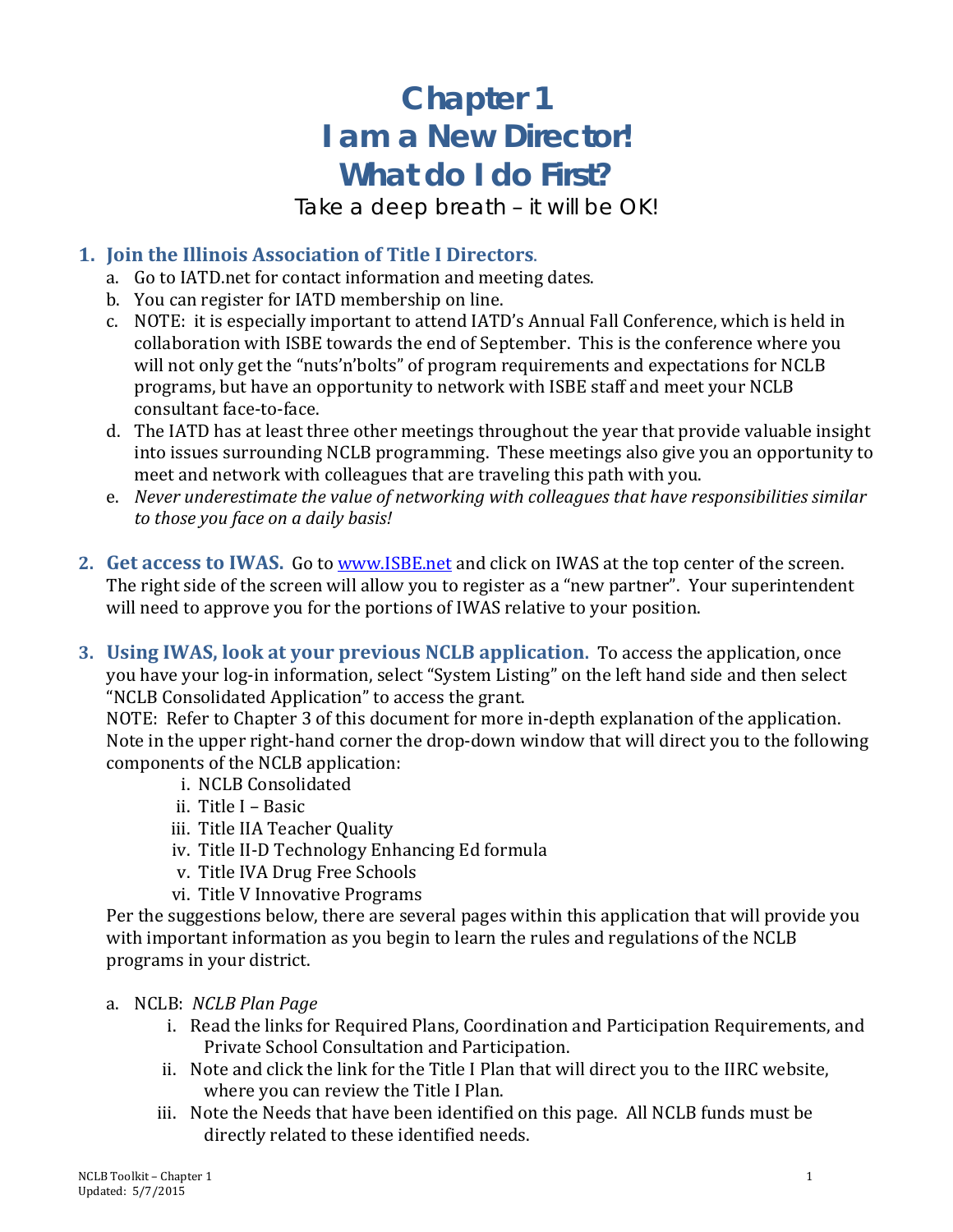- b. NCLB: *Allotment Tab* this page gives you a "bird's eye-view" of the total amount of NCLB funds available to your district.
- c. Title I: *Program Specific Tab Targeting Step 1 Subtab*
	- i. Note the schools listed on this page this should include all schools in your district and provide enrollment data for each site. (NOTE: This list will include all schools – Title I as well as those that do not participate in Title I programming.)
- d. Title I: *Program Specific Tab Targeting Step 3 Subtab*
	- i. This page will tell you the ranking process used to determine which schools in your district are served by Title I.
- e. Title I: *Program Specific Tab Targeting Step 4 Subtab*
	- i. The Allocation box tells you the amount of Title I funds available to your district.
	- ii. The Set-aside box gives you a concept of what/how much of the Title I budget is spent on district-level activities.
	- iii. The Attendance Center box provides you with the individual building allocations.
	- iv. The Non-Public Allocation (if applicable) are funds generated for those private schools who are participating in Title I. This amount is considered to be the Instructional allocation for private schools. Note that this instructional allocation is in addition to the Equitable Share for Parent Involvement and Equitable Share for Professional Development as discussed in Item "g" below. This exact amount must appear on the Budget Detail page for private school supplementary instruction.
- f. Title I: *Program Specific Tab Private School Share Subtab*
	- i. You only need to review this page if you have nonpublic schools in your residential area.
	- ii. IF you do have nonpublic schools in your residential area, then you will want to note that this page identifies the amount of Equitable Share that must be allocated to the non-publics for Parent Involvement, Professional Development, and select activities in the "Other" set-aside. If you have NOT set aside funds for these purposes in the table on Targeting Step 4, then there will not be equitable shares generated for private schools.
	- iii. NOTE: Equitable Shares of Parent Involvement and Professional Development are allocated in addition to the amount of nonpublic allocation determined on Targeting Step 4.
	- iv. NOTE that if district checks the "yes" box to indicate participating Private Schools, then district must have submitted the Private School Participation and Private School Meaningful Consultation forms to ISBE signed by the appropriate private school administrator.
- g. Title I: *Program Specific Tab Schoolwide Program Subtab*
	- i. District must indicate either "YES" or "NO" to the statement: "*The district will utilize the Schoolwide funding option for one or more schoolwide schools."*
		- *If yes, complete the entire page.*
		- *If not, click "No", save and proceed to the next page.*
	- ii. This page will tell you which Title I programs in your district are Targeted Assistance and which ones are Schoolwide as identified on Targeting #4.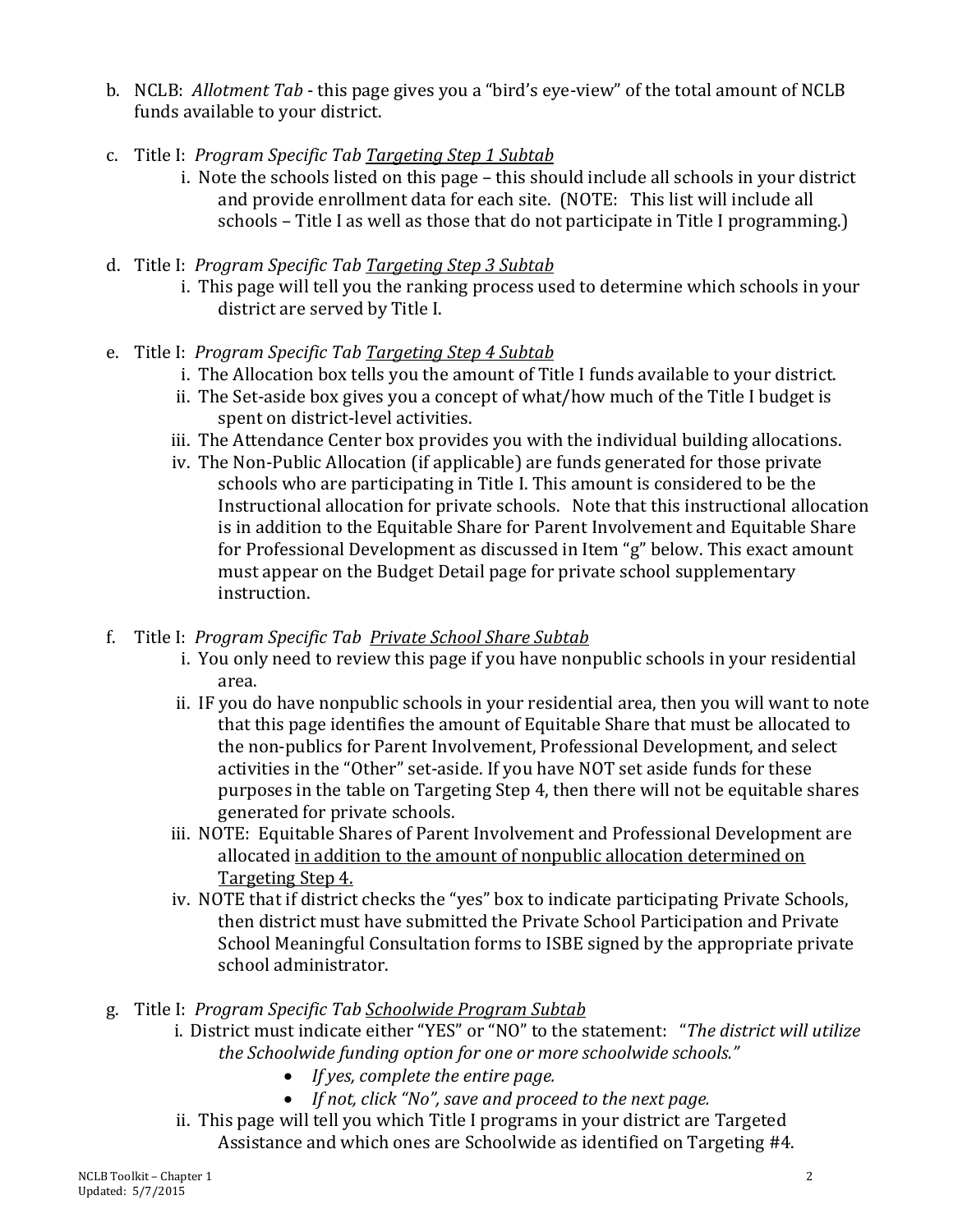- iii. If a district is going to utilize the Schoolwide funding option then the district must check which schools for which it plans to utilize the funding option.
- iv. BASE AMOUNT: This amount must be the same for all schools Title I Schoolwide, Title I Targeted Assistance and Title I Unserved schools.
- v. BASE AMOUNT is to represent the per pupil base at which the district funds all schools. This is often figured by taking the total amount of the local budget and divided by total district enrollment.
	- Targeted Assistance: students are identified and targeted for intervention support. Use of Title I funds are restricted to provision of supplementary programming specific to just these targeted and identified students.
	- Schoolwide: after a year of planning and approval from ISBE as a Schoolwide Title I Program, Title I funds can be used to assist with supplementary programming that will help the entire school ensure that all students learn to their fullest potential.
- h. Title I: *Goals Tab (Note there is a separate chapter devoted to Goals..)*
	- i. Districts typically list between 2-6 goals.
	- ii. Each goal has a separate narrative box for the activities to be implemented to support the stated goal, and an evaluation box that will tell how the district plans to determine whether the goal was met.
- i. Title I: *Budget Pages Tab Budget Detail Subtab*
	- i. Budget Detail page provides specific information regarding how the Title I funds will be spent.
	- ii. Two important factors on this page are:
		- Function Code: this divides the spending into categories such as
			- a. Function Code 1000 includes all Instructional costs
			- b. Function Code 2210 includes all costs for Professional Development
			- c. Function Code 2300 includes all Administrative costs
			- d. Function Code 3000 includes Community related costs such as parent involvement and nonpublic funding
			- e. A complete listing of Function Codes with descriptions is available in the Illinois Program Accounting Manual.<br>• Object Code: divides the spending
				- Object Code: divides the spending within each category into subcategories to identify the service or commodity obtained as a result of the specific expenditure.
					- i. Object Code 100 is for all Salaries and Stipends
					- ii. Object Code 200 is for all Benefits (such as TRS, IMRF, FICA, Medicare and Health/Life insurance)
					- iii. Object Code 300 is for all Purchased Services (note that this is where Workers Compensation and Unemployment must be placed, but will also include licensing fees, entry fees, etc.)
					- iv. Object Code 400 is for Supplies and Materials (includes most items under \$500)
					- v. Object Code 500 is for Capital Outlay (which includes technology and any other items with a cost of \$500 or more)